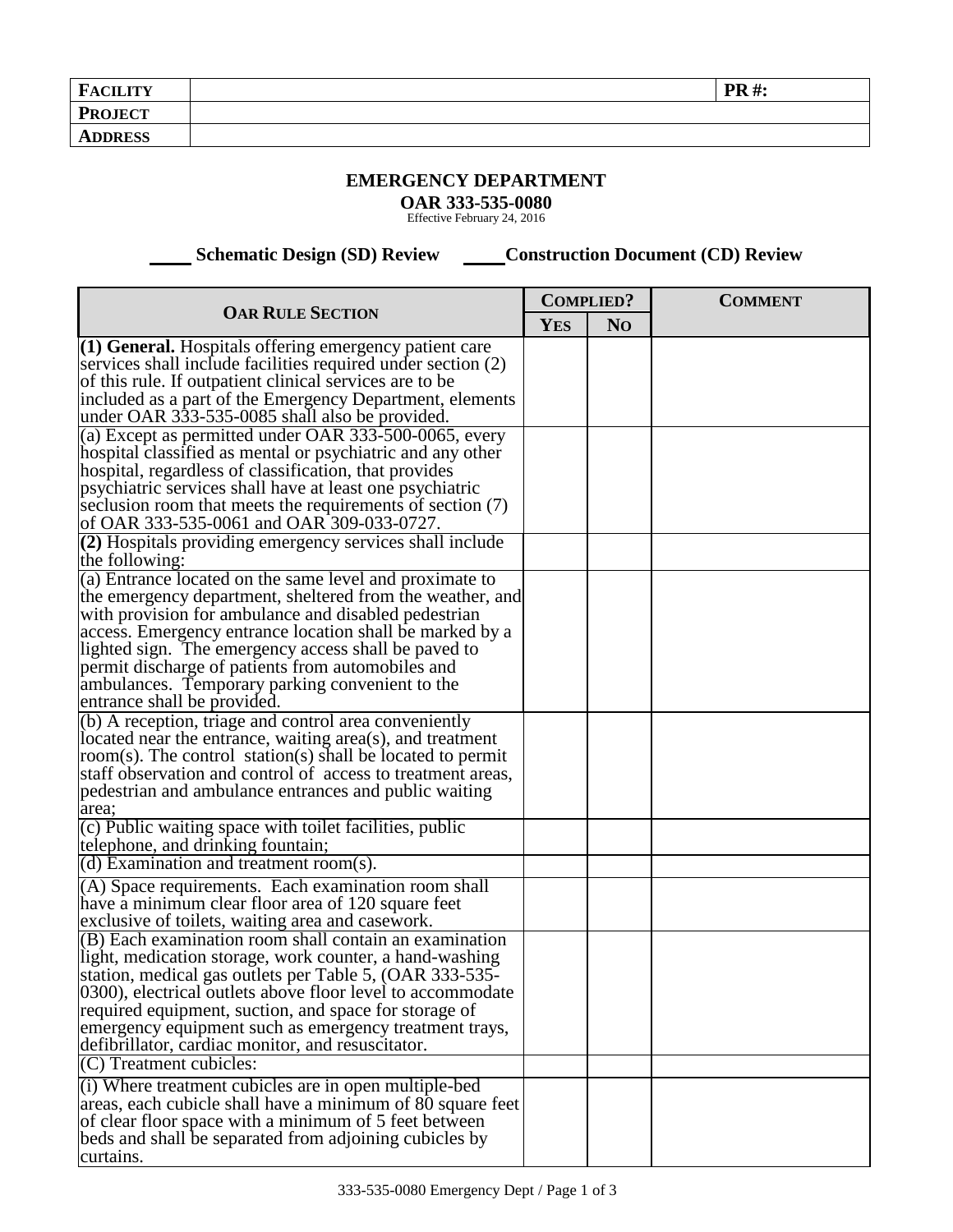| <b>OAR RULE SECTION</b>                                                                                                 |            | <b>COMPLIED?</b> | <b>COMMENT</b> |
|-------------------------------------------------------------------------------------------------------------------------|------------|------------------|----------------|
|                                                                                                                         |            | N <sub>O</sub>   |                |
| $(iii)$ Hand-washing stations shall be provided at a rate of 1<br>per 4 treatment cubicles.                             | <b>YES</b> |                  |                |
| (e) Trauma/cardiac rooms for emergency procedures,                                                                      |            |                  |                |
| including emergency surgery shall have:                                                                                 |            |                  |                |
| (A) At least 250 square feet of clear floor space.                                                                      |            |                  |                |
| (B) Additional square footage and cubicle curtains for                                                                  |            |                  |                |
| privacy shall be provided to accommodate more than one                                                                  |            |                  |                |
| patient at a time in the trauma room.                                                                                   |            |                  |                |
| (C) Cabinets and emergency supply shelves, image                                                                        |            |                  |                |
| readers, examination lights, and counter space for writing                                                              |            |                  |                |
| in each room.                                                                                                           |            |                  |                |
| $(1)$ Provisions in each room for monitoring equipment.                                                                 |            |                  |                |
| (E) Storage provided for immediate access to protective                                                                 |            |                  |                |
| attire for infection control.                                                                                           |            |                  |                |
| (F) Doorways leading from the ambulance entrance to the                                                                 |            |                  |                |
| cardiac trauma room shall be a minimum of 5 feet wide to                                                                |            |                  |                |
| simultaneously accommodate stretchers, equipment, and                                                                   |            |                  |                |
| personnel.<br>(G) Medical gas outlets shall equal that required of an                                                   |            |                  |                |
| operating room in Table 5, OAR 333-535-0300.                                                                            |            |                  |                |
| $(f)$ Provisions for orthopedic and cast work. There shall be                                                           |            |                  |                |
| storage for orthopedic supplies including but not limited                                                               |            |                  |                |
| to: splints, traction hooks, portable image readers, exam                                                               |            |                  |                |
| lights, etc. These provisions may be in a separate room(s)                                                              |            |                  |                |
| or in a treatment room. If a sink is used for the disposal of                                                           |            |                  |                |
| plaster of paris, a plaster trap shall be provided. The                                                                 |            |                  |                |
| amount of clear floor space for this area shall be dependent                                                            |            |                  |                |
| on the Functional Program, procedures planned and the                                                                   |            |                  |                |
| equipment needed;                                                                                                       |            |                  |                |
| $(g)$ Scrub stations or hand-wash stations located in or                                                                |            |                  |                |
| adjacent to each trauma or orthopedic room;<br>(h) Provisions for infection control and for the handling of             |            |                  |                |
| a patient requiring isolation in accordance with the                                                                    |            |                  |                |
| hospital's ICRA. If so determined by the hospital's ICRA,                                                               |            |                  |                |
| the emergency department waiting area and triage areas                                                                  |            |                  |                |
| shall require special measures to reduce the risk of                                                                    |            |                  |                |
| airborne infection transmission. These measures may                                                                     |            |                  |                |
| include enhanced general ventilation and air disinfection                                                               |            |                  |                |
| similar to inpatient requirements for airborne infection                                                                |            |                  |                |
| isolation rooms;                                                                                                        |            |                  |                |
| $(i)$ Communication center with related equipment shall be<br>convenient to the control station(s), nursing station and |            |                  |                |
| have radio, telephone, and intercommunication systems;                                                                  |            |                  |                |
| $(i)$ Access to radiology and laboratory services;                                                                      |            |                  |                |
| (k) Storage area out of line of traffic for stretchers and                                                              |            |                  |                |
| wheelchairs with access from emergency entrances;                                                                       |            |                  |                |
| (1) Staff work and charting area(s). This may be combined                                                               |            |                  |                |
| with reception and control area or located within the                                                                   |            |                  |                |
| treatment room;                                                                                                         |            |                  |                |
| (m) Storage out of traffic and under staff control for                                                                  |            |                  |                |
| general medical/surgical emergency supplies, medications                                                                |            |                  |                |
| and equipment such as a ventilator, defibrillator, pumps,                                                               |            |                  |                |
| patient monitoring, portable image readers and splints;                                                                 |            |                  |                |
| (n) Soiled utility room or area per OAR $333-535-0260(5)$                                                               |            |                  |                |
| containing clinical sink, work counter, a hand-washing                                                                  |            |                  |                |
| station, waste receptacle, and linen receptacle;                                                                        |            |                  |                |